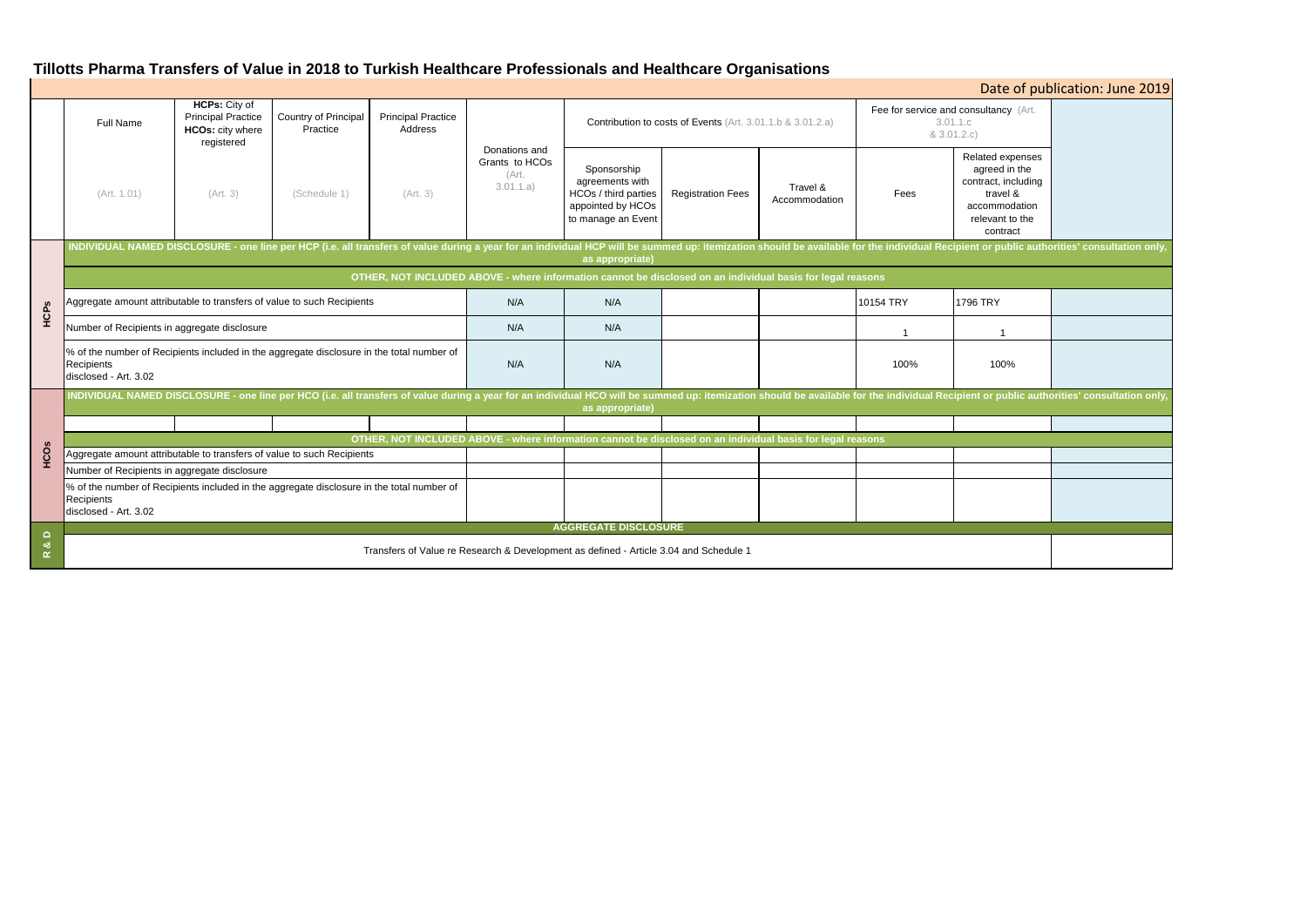

## **Methodological Notes**

## **Disclosure by Tillotts Pharma of payments to Turkish healthcare professionals and healthcare organisations in 2018**

The European Federation of Pharmaceutical Industries and Associations (EFPIA) Disclosure Code mandates the public disclosure in 2019 of certain transfers of value made during 2018 to European healthcare professionals and healthcare organisations. Tillotts Pharma is publishing such transfers of value made in 2018 to Turkish healthcare professionals and Turkish healthcare organisations on the website of Tillotts Pharma, www.tillotts.com, consistent with the EFPIA Disclosure Code.

The methodological notes below explain the data Tillotts Pharma have disclosed and how the data have been prepared, to assist the reader's understanding.

## **VAT**

VAT is excluded from all disclosures of transfer of value.

#### **Currency**

All disclosures are made in Turkish Lira (TRY). Where the original payment was made in another currency, the sum was converted to Lira at 2018 annual average exchange rate.

#### **Consolidated Disclosures of the Corporate Group and Cross-border Payments**

The disclosures represent the consolidated transfers of value made by the Tillotts Pharma corporate group in line with the EFPIA Disclosure Code's dictate that separate entities belonging to the same multinational company (which could be the parent company and subsidiary company) shall be deemed to constitute a single company. In 2018, all transfers of value represent payments made by Tillotts Pharma AG.

#### **Multi-year contracts**

Where multi-year contracts are included in the disclosure of transfer of value made by Tillotts Pharma in 2018, the disclosures related to these multi-year contracts represent the payments made in calendar year 2018 under such contracts.

#### **Data Protection**

#### **Consent to disclose data**

In countries where it is required by applicable data protection laws, Tillotts has taken all reasonable steps to obtain consents from the HCPs, and HCOs, as applicable, to publicly disclose payments and other transfers of value. In accordance with EFPIA guidance, partial consents are not acceptable. If consent is not provided, the data will be reported on an aggregate level only.

#### **Consent collection and withdrawal**

Tillotts respects applicable data protection laws. If a stakeholder withdraws the provided consent, Tillotts will adjust the publication accordingly within a reasonable time.